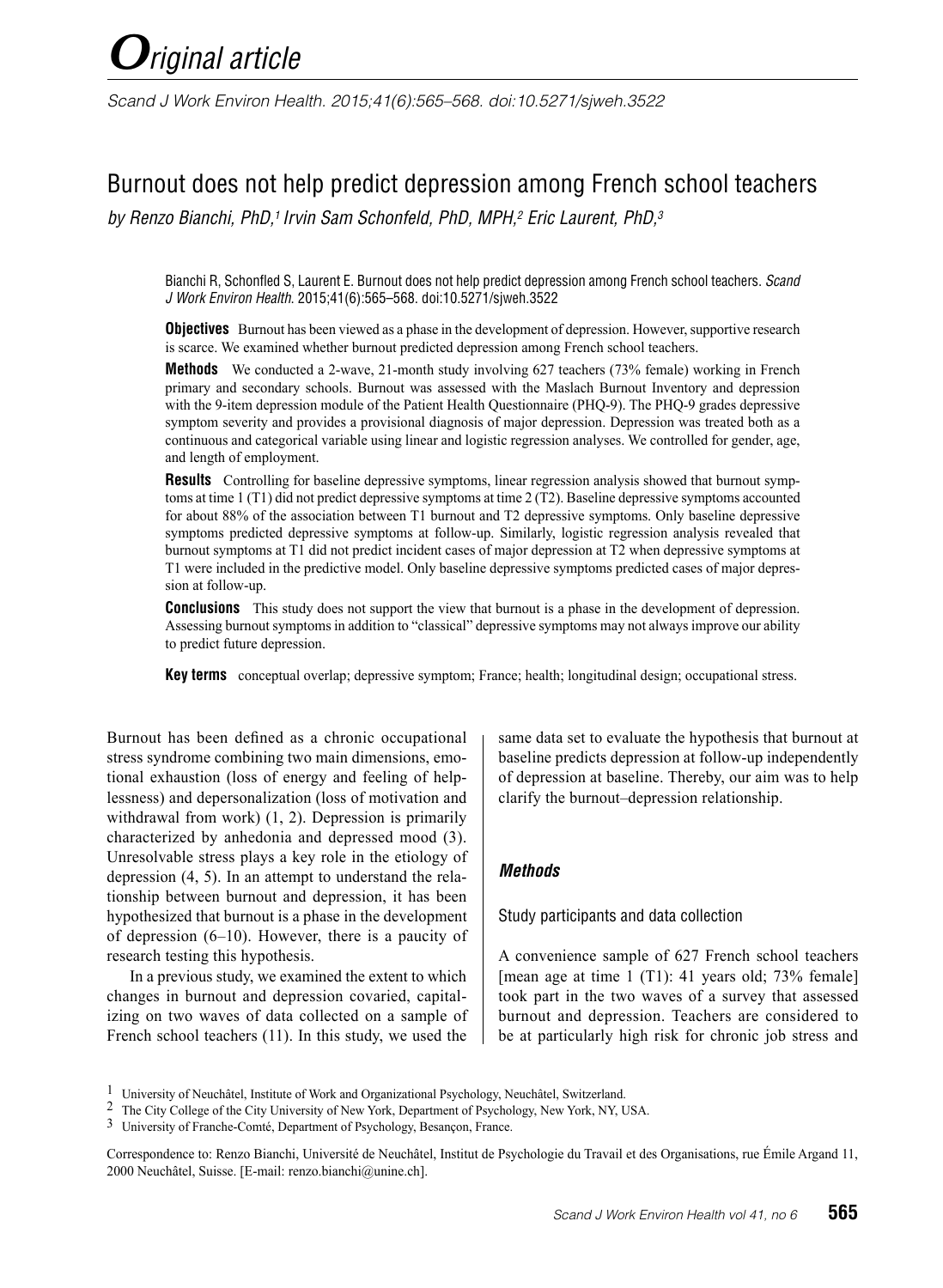burnout (12). The participants were recruited via school administrators throughout France. School administrators were requested to transmit the proposed survey to their schools' teachers to permit them to complete it should they so choose (for further details, see (11)]. We note that our recruitment procedure did not allow us to estimate the response rate. Indeed, the number of teachers who actually received the survey from their school administrators is unknown. The mean duration separating the T1 from the time 2 (T2) data collection wave was 21 months. The study was conducted in accordance with ethical guidelines of the Declaration of Helsinki.

#### Variables of interest

Burnout was assessed with the emotional exhaustion (9 items) and depersonalization (5 items) subscales of the Maslach Burnout Inventory (MBI), the most widely used instrument for assessing burnout (12). The MBI includes a third subscale that assesses personal accomplishment. Personal accomplishment, however, was not present in the original working definition of burnout, and its correlation to the burnout syndrome is questionable (1, 2, 8). Emotional exhaustion and depersonalization mean scores were averaged in order to obtain a global burnout index for each participant (8, 11). The computation of a global burnout index is recommended when examining burnout as a unified entity (13). MBI scoring is based on a 7-point frequency rating scale ranging from 0 ("never") to 6 ("everyday"). The combined emotional exhaustion and depersonalization subscales showed strong internal consistency in this study ( $\alpha_{T1}$ =0.88;  $\alpha_{T2}$ =0.89).

Depression was assessed with the 9-item depression module ( $\alpha_{T1}$ =0.82;  $\alpha_{T2}$ =0.83) of the Patient Health Questionnaire (PHQ-9) (14). The PHQ-9 allows the investigator to (i) grade the severity of depressive symptoms (from 0–27) and (ii) establish provisional diagnosis of major depression in accordance with the Diagnostic and Statistical Manual of Mental Disorders based on a dedicated algorithm (3, 14). Because of this double function, the PHQ-9 is a particularly useful tool in depression research.

A sociodemographic questionnaire was additionally administered. Participants were asked to report their gender, age, and length of employment.

### Data analyses

Depression was treated both as a continuous and a categorical variable using linear and logistic regression analyses. Baseline burnout and depressive symptoms were used as predictors, controlling for gender, age, and length of employment. Depressive symptoms at T2 constituted the predicted variable in linear regression analysis whereas provisionally diagnosed cases of major

depression at T2 constituted the predicted variable in logistic regression analysis.

## *Results*

At T1, of the 627 participants, 271 (43%), 307 (49%), and 49  $(8\%)$  had mean burnout scores of  $0.00-1.99$ , 2.00–3.99, and 4.00–6.00, respectively, suggesting that burnout symptom levels and health conditions were diverse in the study sample.

The correlation between burnout and depression was 0.64 at T1 and 0.68 at T2. Results from linear regression analysis are summarized in table 1. When depressive symptoms at T1 were controlled for, burnout symptoms at T1 no longer predicted depressive symptoms at T2. Depressive symptoms at T1 accounted for about 88% of the association between burnout symptoms at T1 and depressive symptoms at T2, with a β value falling from 0.461 to 0.057. When considering gender, age, length of employment, baseline depressive symptoms, and baseline burnout symptoms in a single model, only baseline depressive symptoms significantly predicted depressive symptoms at follow-up.

Results from logistic regression analysis are summarized in table 2. Among the 627 teachers enrolled at T1, 85 (about 14%) received a provisional diagnosis of major depression at T1 and were excluded from this analysis. Among the 542 remaining participants, 37 (about 7%) met criteria for a provisional diagnosis of major depression at T2. Burnout symptoms at T1 no longer predicted cases of major depression at T2 when depressive symptoms at T1 were included in the predictive model. When considering gender, age, length of employment, baseline depressive symptoms, and baseline burnout symptoms in a single model, only baseline depressive symptoms significantly predicted incident cases of major depression at follow-up.

## *Discussion*

We sought to determine whether burnout is a predictor of depression, relying on a 2-wave, 21-month follow-up and a sample of 627 French school teachers. Indeed, there is a paucity of research on this issue. It turned out that burnout at T1 did not predict depression at T2 independently of depression at T1. This pattern of results was observed regarding the prediction of both depressive symptoms and provisionally diagnosed cases of major depression. Thus, our dimensional and categorical analyses consistently indicated that assessing burnout symptoms in addition to "classical" depressive symp-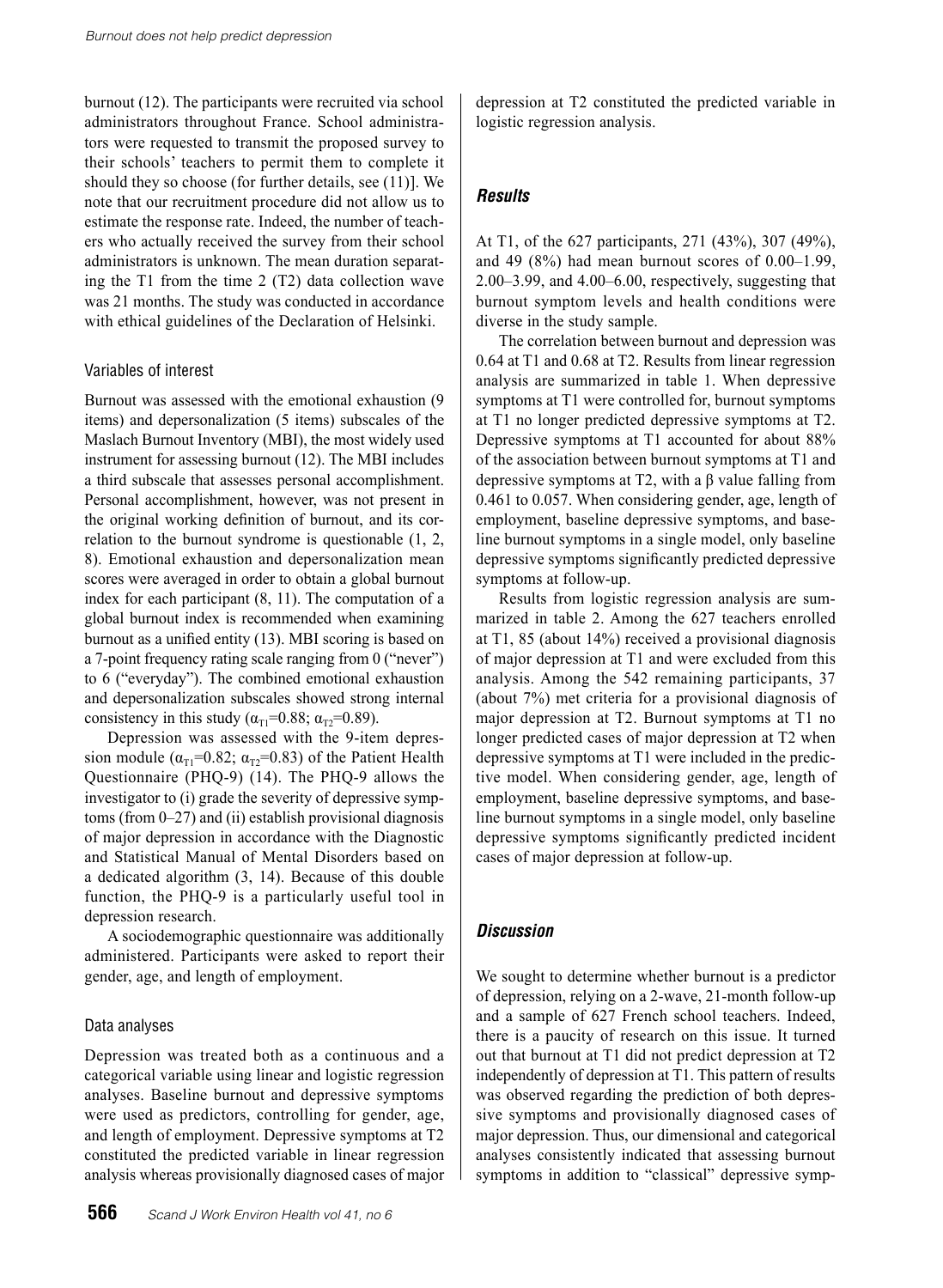**Table 1.** Summary of linear regression analysis (N=627) predicting depressive symptoms at follow-up. **Bolded values** are significant at P≤0.010 or lower. Nonbolded values are nonsignificant (P>0.050).

| Predictors                   | ß        | $R^2$ | Change in $R^2$ |
|------------------------------|----------|-------|-----------------|
| Model 1A                     |          | 0.005 |                 |
| Gender                       | $-0.056$ |       |                 |
| Age                          | 0.068    |       |                 |
| Length of employment         | $-0.022$ |       |                 |
| Model 1B                     |          | 0.215 | 0.210           |
| Gender                       | -0.107   |       |                 |
| Age                          | 0.094    |       |                 |
| Length of employment         | $-0.040$ |       |                 |
| Baseline burnout symptoms    | 0.461    |       |                 |
| Model 2A                     |          | 0.431 |                 |
| Gender                       | $-0.030$ |       |                 |
| Age                          | $-0.017$ |       |                 |
| Length of employment         | 0.017    |       |                 |
| Baseline depressive symptoms | 0.655    |       |                 |
| Model 2B                     |          | 0.433 | 0.002           |
| Gender                       | $-0.038$ |       |                 |
| Age                          | $-0.009$ |       |                 |
| Length of employment         | 0.012    |       |                 |
| Baseline depressive symptoms | 0.618    |       |                 |
| Baseline burnout symptoms    | 0.057    |       |                 |

**Table 2.** Summary of logistic regression analysis (N=542) predicting cases of a provisional diagnosis of major depressive disorder at follow-up. [95% CI=95% confidence interval; OR=odds ratio]. Significant predictors are **bolded** (P<0.001).

| Predictors                   | Wald   | 0R                   | 95% CI          |
|------------------------------|--------|----------------------|-----------------|
| Model 1                      |        |                      |                 |
| Gender                       | 0.024  | 1.068                | $0.462 - 2.470$ |
| Age                          | 0.000  | 1.000                | 0.919-1.089     |
| Length of employment         | 0.019  | 0.994                | 0.918-1.077     |
| Baseline depressive symptoms | 38.079 | $3.460$ <sup>a</sup> | 2.332-5.131     |
| Model 2                      |        |                      |                 |
| Gender                       | 1.109  | 0.645                | 0.285-1.458     |
| Age                          | 0.133  | 1.015                | 0.935-1.102     |
| Length of employment         | 0.060  | 0.990                | $0.916 - 1.071$ |
| Baseline burnout symptoms    | 20.232 | 2.217 <sup>a</sup>   | 1.567-3.136     |
| Model 3                      |        |                      |                 |
| Gender                       | 0.019  | 0.942                | 0.399-2.224     |
| Age                          | 0.005  | 1.003                | 0.922-1.092     |
| Length of employment         | 0.044  | 0.991                | 0.915-1.074     |
| Baseline depressive symptoms | 25.301 | 3.067                | 1.982-4.746     |
| Baseline burnout symptoms    | 1.659  | 1.319                | 0.866-2.009     |

a The OR for burnout and depressive symptoms represent the change in risk for a provisional diagnosis of major depressive disorder given a change of one standard deviation in each predictor.

toms may not strengthen our ability to predict depression among French school teachers.

This study does not replicate past findings suggesting that burnout predicts depression (6–8, 10). For instance, in a 3-wave, 7-year study of Finnish dentists, Hakanen & Schaufeli (8) found that burnout symptoms predicted depressive symptoms from T1 to T2 ( $N=2555$ ) as well as from T2 to time 3 (T3;  $N=1964$ ). Shin et al (10) reported a similar relationship between burnout and depressive symptoms from T1 to T2 and from T2 to T3 in a study of 499 South Korean teachers. Baseline depressive symptoms were controlled for in each of these two studies. A problematic aspect of Shin et al's study (10), however, is that the response alternatives for the T2 and T3 burnout items overlapped the period covered by burnout items assessed during the previous wave of data collection; by contrast, their depression items, with a one-week look-back, did not. All in all, differences in statistical approaches, theoretical options, follow-up duration, the number of waves of measurement, and countries/ cultures of interest may account for these apparently divergent results. Further research is needed to clarify how these factors affect study outcomes.

Our findings are in line with recent research adopting a person-centered approach to burnout and depression (11, 15). Relying on the same study sample as Hakanen & Schaufeli (8), Ahola et al (15) found that burnout and depressive symptoms clustered and developed in parallel at similar levels over a 7-year period of time. The intertwining of burnout and depressive symptoms manifested itself in the four developmental trajectories – low, high, increasing, and decreasing symptoms – that emerged in the authors' longitudinal analysis. These results suggest that differences in statistical approaches and theoretical options may indeed be critical in explaining the heterogeneity of the reported findings.

Our study has at least five limitations. First, the PHQ-9 allowed us to establish *provisional* diagnoses of major depression for the purpose of our categorical analyses. A standard diagnosis of major depression, however, requires the use of clinician-conducted structured psychiatric interviews (3, 16). Second, the representativeness of the study sample is unknown. Third, the participants were not asked at T2 if they were still working teachers or were on sick leave or had quit the profession. Fourth, only one occupational group (school teachers) was considered. This being said, we note that this restriction to one occupation has the advantage of promoting homogeneity within the study sample. Fifth, although we tested the dominant conceptualization of burnout by using the MBI, alternative conceptualizations of the syndrome have been developed (17) and remain to be examined.

The present findings question the idea that burnout paves the way to depression. Thereby, this study invites reconsideration of the way the burnout–depression link has been envisaged in past research. By suggesting between-syndrome overlap (about 88% of the association between burnout symptoms at T1 and depressive symptoms at T2 were accounted for by depressive symptoms at T1), our findings are consistent with the view that core burnout symptoms are depressive in nature (11). Whether burnout and depressive symptoms are distinct or overlapping features should be further elucidated.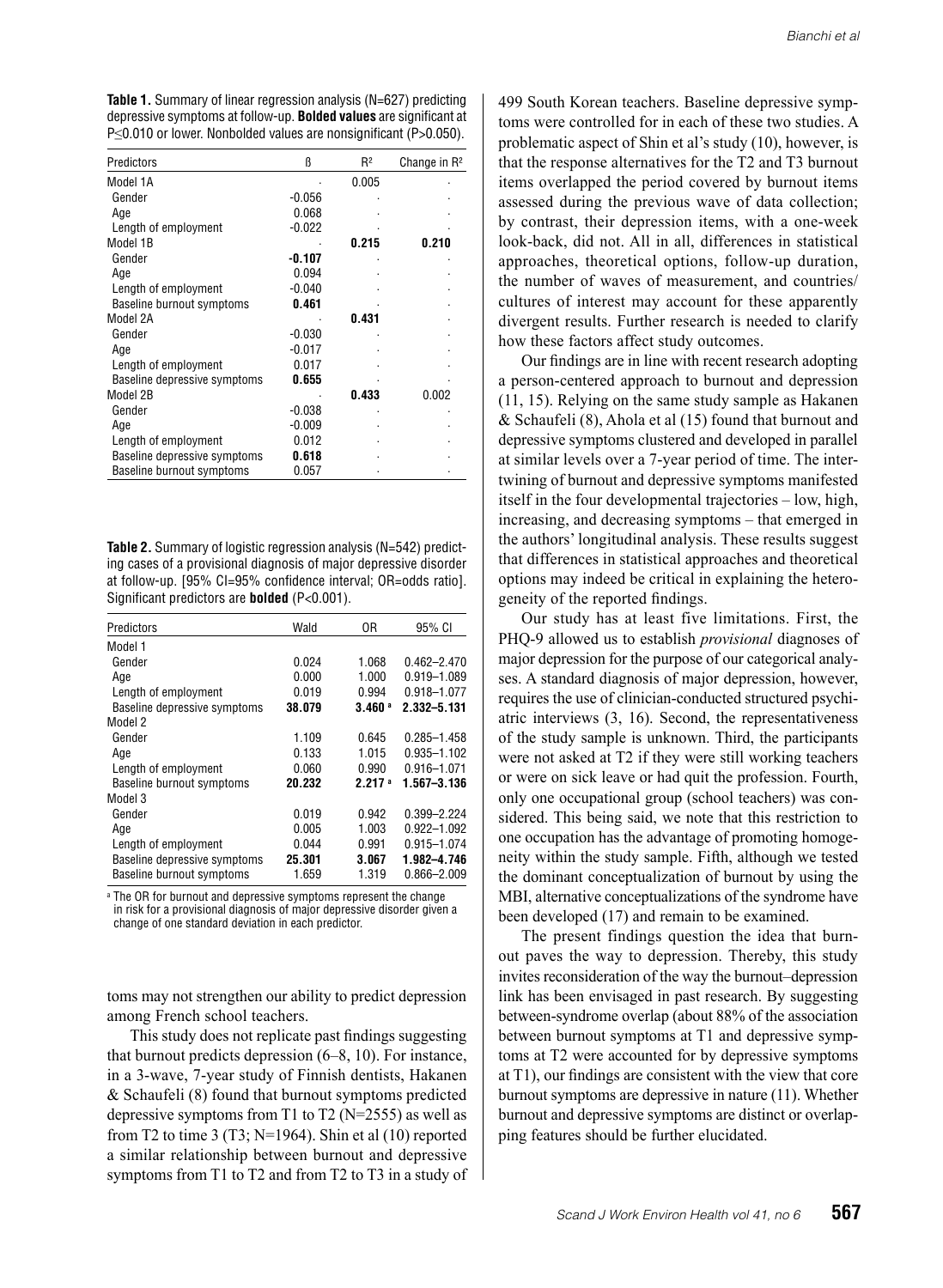### *References*

- 1. Maslach C, Leiter MP. Early predictors of job burnout and engagement. J Appl Psychol. 2008;93:498–512. [http://dx.doi.](Burnout does not help predict depression) [org/10.1037/0021-9010.93.3.498.](Burnout does not help predict depression)
- 2. Schaufeli WB, Taris TW. The conceptualization and measurement of burnout: common ground and worlds apart. Work Stress. 2005;19:256–62. [http://dx.doi.](Burnout does not help predict depression) [org/10.1080/02678370500385913.](Burnout does not help predict depression)
- 3. American Psychiatric Association. Diagnostic and statistical manual of mental disorders (5th ed.). Washington, DC: Author; 2013.
- 4. Pizzagalli DA. Depression, stress, and anhedonia: toward a synthesis and integrated model. Annu Rev Clin Psychol. 2014;10:393–423. [http://dx.doi.org/10.1146/annurev](Burnout does not help predict depression)[clinpsy-050212-185606](Burnout does not help predict depression).
- 5. Tennant C. Work-related stress and depressive disorders. J Psychosom Res. 2001;51:697–704. [http://dx.doi.org/10.1016/](http://dx.doi.org/10.1016/S0022-3999(01)00255-0.) [S0022-3999\(01\)00255-0.](http://dx.doi.org/10.1016/S0022-3999(01)00255-0.)
- 6. Ahola K, Hakanen J. Job strain, burnout, and depressive symptoms: a prospective study among dentists. J Affect Disord. 2007;104:103–10. [http://dx.doi.org/10.1016/j.](http://dx.doi.org/10.1016/j.jad.2007.03.004.
) [jad.2007.03.004.](http://dx.doi.org/10.1016/j.jad.2007.03.004.
)
- 7. Ahola K, Honkonen T, Kivimäki M, Virtanen M, Isometsä E, Aromaa A, et al. Contribution of burnout to the association between job strain and depression: the Health 2000 Study. J Occup Environ Med. 2006;48:1023–30. [http://dx.doi.](http://dx.doi.org/10.1097/01.jom.0000237437.84513.92.
) [org/10.1097/01.jom.0000237437.84513.92.](http://dx.doi.org/10.1097/01.jom.0000237437.84513.92.
)
- 8. Hakanen JJ, Schaufeli WB. Do burnout and work engagement predict depressive symptoms and life satisfaction? A three-wave seven-year prospective study. J Affect Disord. 2012;141:415–24. [http://dx.doi.org/10.1016/j.](http://dx.doi.org/10.1097/01.jom.0000237437.84513.92.
) [jad.2012.02.043.](http://dx.doi.org/10.1097/01.jom.0000237437.84513.92.
)
- 9. Iacovides A, Fountoulakis KN, Kaprinis S, Kaprinis G. The relationship between job stress, burnout and clinical depression. J Affect Disord. 2003;75:209–21. [http://dx.doi.](http://dx.doi.org/10.1016/S0165-0327(02)00101-5.) [org/10.1016/S0165-0327\(02\)00101-5.](http://dx.doi.org/10.1016/S0165-0327(02)00101-5.)
- 10. Shin H, Noh H, Jang Y, Park YM, Lee SM. A longitudinal examination of the relationship between teacher burnout and depression. J Employ Couns. 2013;50:124–37. [http://dx.doi.](http://dx.doi.org/10.1002/j.2161-1920.2013.00031.x.) [org/10.1002/j.2161-1920.2013.00031.x.](http://dx.doi.org/10.1002/j.2161-1920.2013.00031.x.)
- 11. Bianchi R, Schonfeld IS, Laurent E. Is burnout separable from depression in cluster analysis? A longitudinal study. Soc Psychiatry Psychiatr Epidemiol. 2015;50:1005–11. [http://](http://dx.doi.org/10.1007/s00127-014-0996-8.
) [dx.doi.org/10.1007/s00127-014-0996-8.](http://dx.doi.org/10.1007/s00127-014-0996-8.
)
- 12. Maslach C, Schaufeli WB, Leiter MP. Job burnout. Annu Rev Psychol. 2001;52:397–422. [http://dx.doi.org/10.1146/](http://dx.doi.org/10.1146/annurev.psych.52.1.397.) [annurev.psych.52.1.397.](http://dx.doi.org/10.1146/annurev.psych.52.1.397.)
- 13. Brenninkmeijer V, Van Yperen N. How to conduct research on burnout: advantages and disadvantages of a unidimensional approach in burnout research. Occup Environ Med. 2003;60Suppl1:i16–20. [http://dx.doi.org/10.1136/oem.60.](http://dx.doi.org/10.1136/oem.60.suppl_1.i16.) suppl 1.i16.
- 14. Kroenke K, Spitzer RL. The PHQ-9: a new depression diagnostic and severity measure. Psychiatr Ann. 2002;32:509– 15. [http://dx.doi.org/10.3928/0048-5713-20020901-06.](http://dx.doi.org/10.3928/0048-5713-20020901-06.
)
- 15. Ahola K, Hakanen J, Perhoniemi R, Mutanen P. Relationship between burnout and depressive symptoms: a study using the person-centred approach. Burnout Res. 2014;1:29–37. [http://](http://dx.doi.org/10.1016/j.burn.2014.03.003.
) [dx.doi.org/10.1016/j.burn.2014.03.003.](http://dx.doi.org/10.1016/j.burn.2014.03.003.
)
- 16. Bianchi R, Schonfeld IS, Laurent E. Burnout-depression overlap: a review. Clin Psychol Rev. 2015;36:28–41. [http://](http://dx.doi.org/10.1016/j.cpr.2015.01.004.) [dx.doi.org/10.1016/j.cpr.2015.01.004.](http://dx.doi.org/10.1016/j.cpr.2015.01.004.)
- 17. Shirom A, Melamed S. A comparison of the construct validity of two burnout measures in two groups of professionals. Int J Stress Manag. 2006;13:176–200. [http://dx.doi.](http://dx.doi.org/10.1016/j.cpr.2015.01.004.) [org/10.1037/1072-5245.13.2.176.](http://dx.doi.org/10.1016/j.cpr.2015.01.004.)

Received for publication: 27 May 2015